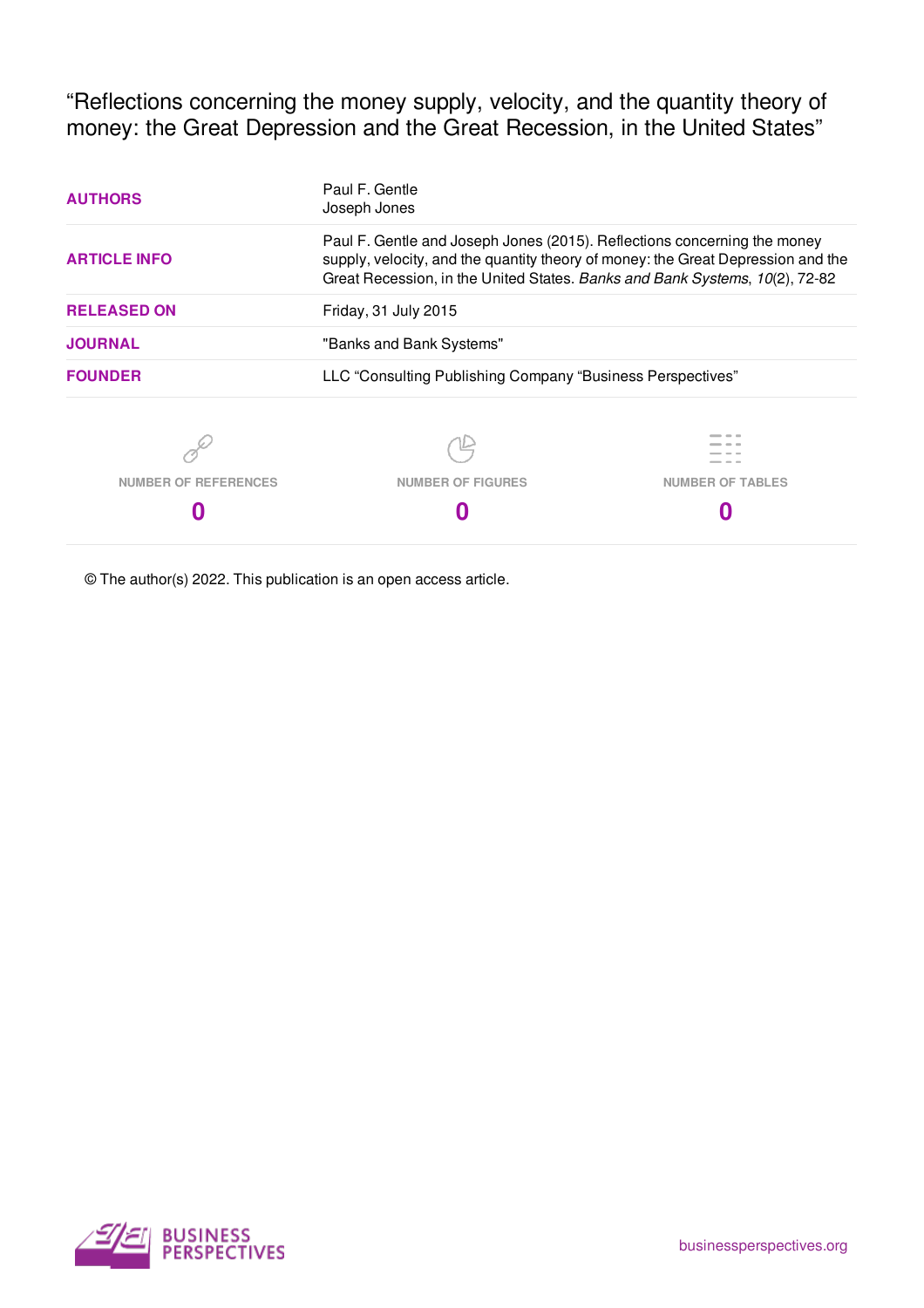# Paul F. Gentle (Thailand), Joseph Jones (USA)

# Reflections concerning the money supply, velocity, and the quantity theory of money: the Great Depression and the Great Recession in the United States

## Abstract

The Great Depression, as it manifested itself in the United States of America, was caused by different factors, including both levels of the money supply and the velocity of money. There were also other factors worsening the Great Depression, including the Smoot-Hawley Tariff and banking deregulation, the latter also being a causal factor in the Great Recession. These factors and more are examined in this paper. The paper concludes that economists are best served by examining different schools of economic thought concerning these two economic downturns. Also, the quantity theory of money, as it relates to the money supply and velocity are worthy of the attention of economists, in order to understand other time periods of economic history.

**Keywords:** money supply, velocity, Great Depression, the United States. **JEL Classification:** E4, E5, N1.

## **Introduction**

The topics of money supply and velocity are especially important, when considering all the causal factors of the greatest economic downturn in United States history and the most recent economic downturn. Ben Bernanke (1995, p. 1) states that "understanding the Great Depression is the Holy Grail of macroeconomics". Trying to understand this historical event of "the 1930s continues to influence macroeconomists' beliefs, policy recommendations, and research agendas" (Bernanke, 1995, p. 1). Discussions concerning the magnitude of the money supply and its velocity during the Great Depression and Great Recession are significant, in their impact. In 1933, the Glass-Steagull Act was adopted in the worst year for unemployment, in American history, when unemployment was 25.2% (Gordon, 2009). Yet it was repealed in 1999. Lax practices in approving mortgages and the lack of adherence to the Taylor Rule, resulting in a boom followed by a bust situation, were also further causal factors in resulting Great Recession (Koenig et al., 2012). This article is written with the goal of providing an overview of the different views on these subjects of the money supply and velocity, along with other factors that are thought to have created the broad economic history of the Great Depression and the Great Recession.

The next section presents an overview of the background of these two economic downturns. Following that, there will be a detailed section for discussion of the quantity theory of money. Subsequent to that, there will be a review of some of the research in regard to the money supply and velocity, during the Great Depression and Great Recession in America. Nonmonetary factors as causes of the Great Depression and Great Recession are included, in discussions. This paper reviews and summarizes some of the key studies concerning these two major economic events.

## 1. Historical background

Preceding both the Great Depression and Great Recession, there were economic booms of some degree. In the late 1920s the U.S. Federal Reserve Bank pursued a more restrictive monetary policy, after easier credit had allowed the stock market and construction market, to "overheat" (Gordon, 2009). The stock market crashed in October, 1929 (Gordon, 2009). Once the Great Depression witnessed the highest unemployment rate in U.S. history, at 25.2% in 1933, President Franklin Roosevelt's New Deal started soon after he came into office also, in that same year. The Glass-Steagull Act was one of the most influential banking reform acts, in terms of impact up to that time in American history (Gordon, 2009; Mishkin, 2006). This Act prohibited banks from underwriting or dealing with corporate securities. There was also the FDIC creation, which insured deposits and brought a perception of less risk to part of the economy and regulation concerning interest rates on deposit accounts (Mishkin, 2006).

The resulting stability in the financial institutions sector, with the near elimitation of failed financial institutions was a boon to the U.S. economy. However, starting in 1981, the U.S. witnessed some piece meal dismantling of the Glass-Steagull Act and some associated acts, until finally in 1999, President Clinton approved the legislation that repealed the Glass-Stegull Act's prohibition of banks from underwriting or dealing with corporate securities. This regrettable legislation is called the Gramm-Leach-Bliely Act and allowed some financial institutions to allow too much credit for financial stability in the economy (Mishkin, 2006; Stiglitz, 2010). For a few years prior to the housing bubble peak and demise in 2007, the

 $\overline{a}$  $©$  Paul F. Gentle, Joseph Jones, 2015.

Paul F. Gentle, Ph.D., Visiting Assistant Professor of Economics, Webster University – St. Louise, Hua Hin, Thailand.

Joseph Jones, M.S., Former graduate student, University of New Mexico, Albuquerque, New Mexico, USA.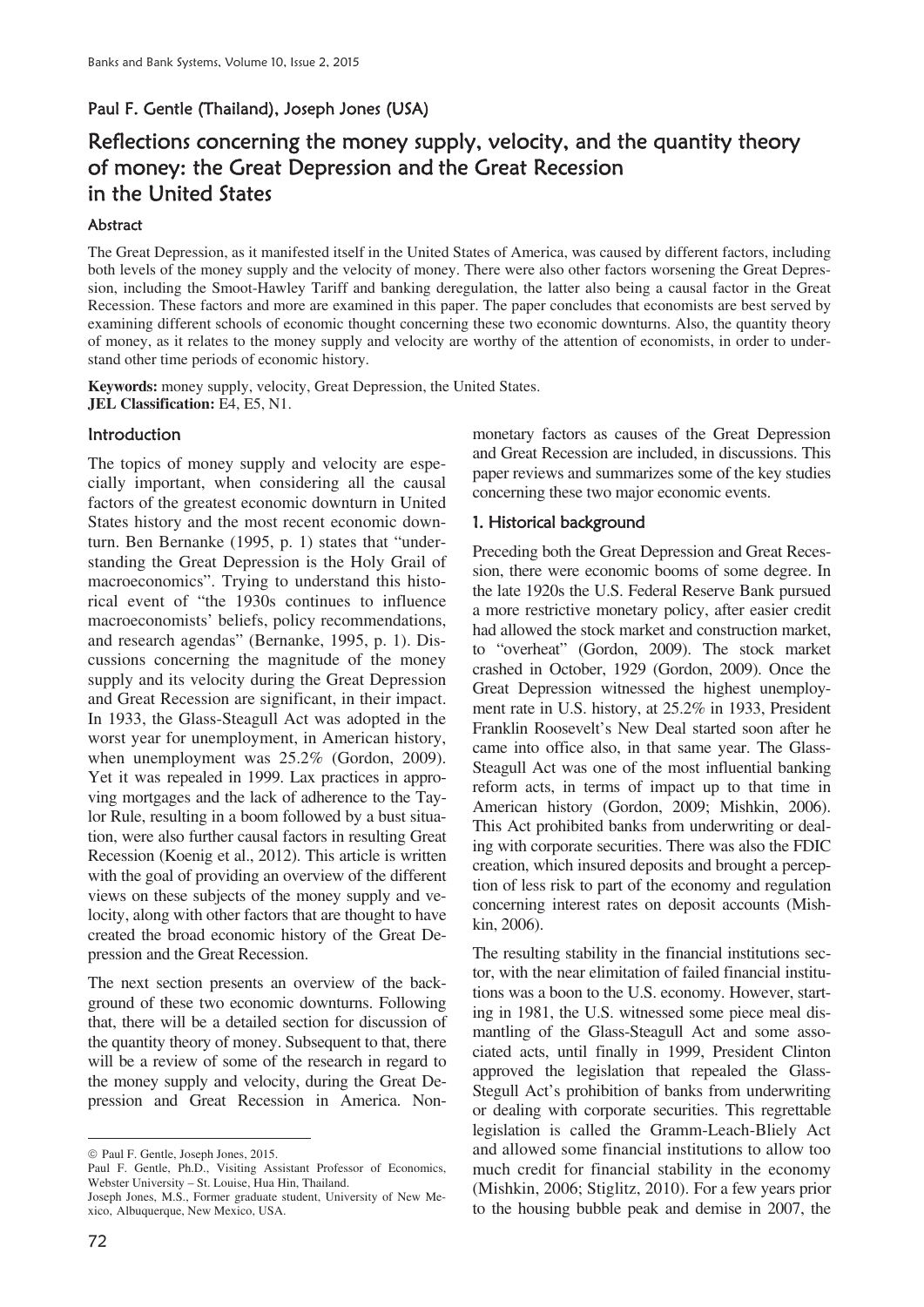Federal Reserve of the United States ignored the Taylor Rule, a well recognized rule for prudent monetary policy. This rule is designed to produce steady economic growth, without the economy going into an overheated state of high inflation and malinvestment (Koenig et al., 2012). Increasing the money supply too much caused high inflation, an appreciation of housing prices and eventually a housing bubble. In fact, houses were bought for both dwelling and speculative purposes, in the hope that prices would go up in the future, as they had been doing. Also, in order to sell houses, normal procedures were ignored, resulting in some agents selling houses to people who could not afford to make payments (Gordon, 2009). These particular buyers were known as "subprime" buyers. As long as housing prices kept quickly rising, the prospective appreciation on the home gave some reassurance to buyers that they were building up some equity. However, the bubble finally reached a peak in August, 2007, whereupon the value of some mortgages subsequently decreased, instead of further appreciating. Trouble began for securities backed by Adjustable Rate Mortgages (ARMs); in the year 2001, there were 1.6 million housing starts. In 2005 there were 2.1 million housing starts and in 2007, that figure had dropped to 1.5 million housing starts (Gordon, 2009). The advent of mortgage based securities (MBSs) further spread the effects of the Great Recession, as the MBSs, were owned throughout much of the World. Such securities are composed of the returns of many mortgages. Often investors would not wish to hold anyone's mortgage will be willing to hold MBSs. So the housing boom in the United States was partially being fueled from capital supplied by foreigners. When the housing boom crashed, foreigners felt some of the aftershocks (Blanchard et al., 2013; Ali et al., 2015).

So we have explained some of the factors that precipitated both the Great Depression and the Great Recession. Now we look at some of the characteristics of the Great Recession and Great Depression. Both of these economic events witnessed an increase in unemployment; although, the increase was higher during the Great Depression than the Great Recession. During the Great Depression, there was a great amount of deflation, shown especially in the years from 1931 to 1933. However, the Great Recession experienced only a short bout of deflation and that deflation was of a very small amount. These phenomena can be seen on Figure 1.



**Fig. 1. Inflation and deflation rates during the Great Depression and Great Recession** 

Likewise, the Great Depression had exhibited more adverse effects, in terms of total unemployment, than what the Great Recession has experienced. One can see this in Figure 2. The maximum point of unemployment is very high and was greatest in the 1932-1933 area. On the other hand, one can see that indeed there was an increase in unemployment during the Great Recession, peaking in the 2009-2010 area.

Gross Domestic Product changes are an important way to track economic downturns. We can see from Figure 3, that their had been a less severe drop in GDP during the Great Recession, compared to the Great Depression.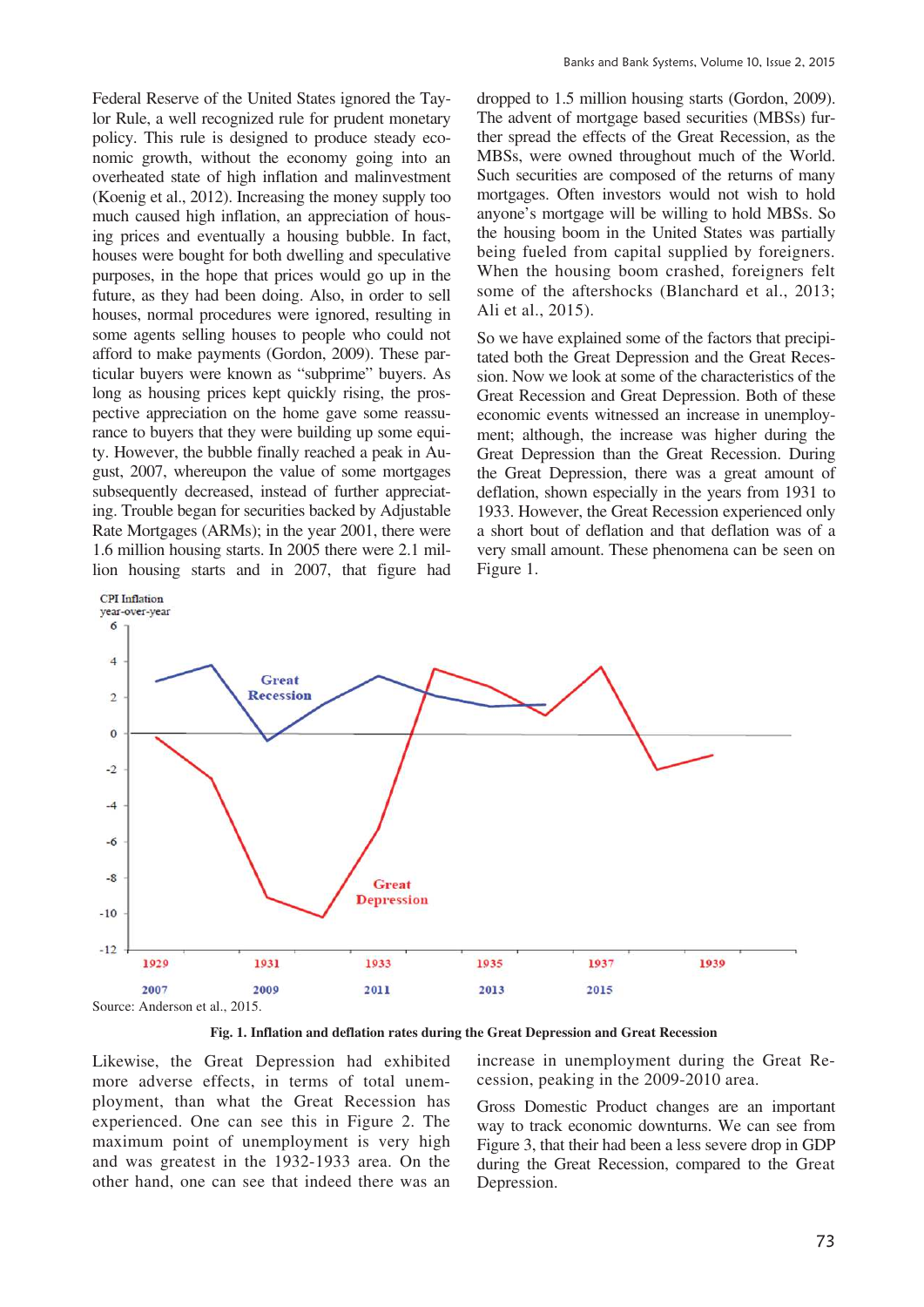

**Fig. 2. Unemployment rate during the Great Depression and Great Recession** 



Source: Anderson et al., 2015.

**Fig. 3. Nominal GDP growth – this was more stable during the Great Recession, compared to the Great Depression** 

#### 2. The quantity theory of money

The quantity theory of money (also known as the equation of exchange), is  $MV = PY$ , where *M* equals the money supply, *V* denotes the velocity of that money supply; *P* equals the price level and *Y* equals aggregate output. Sometimes this equation is shown as *MV* = *PQ*, with *Q* meaning aggregate output (Mishkin, 2006, pp. 517-521; Quantity, 2015). Either a drop in *V* or a drop in *M* or a drop in both, results in a drop in inflation, assuming that *Q* is constant. A great drop in the product of the multiples *M* and *V*, may result in deflation, as was trueduring part of the Great Depression. The Monetarists support the idea that during the Great Depression, Velocity (*V*) was constant. Whereas the New Keynesians view *V*, as not constant during that time period but instead maintain that it was variable (Mishkin, 2006, pp. 521-533).

#### 3. Contraction

Massive bank failures occurred during 1930-33, one of the worst parts of the Great Depression, wiping out the savings of many depositors. In 1934, the Federal Deposit Insurance Corporation FDIC was created to help prevent depositors' losses (Mishkin, 2006, p. 40). Friedman and Schwartz (1963) maintain that the "monetary contraction", the continuing crises in the banking crises, dropping prices and outputs, resulted in the Great Depres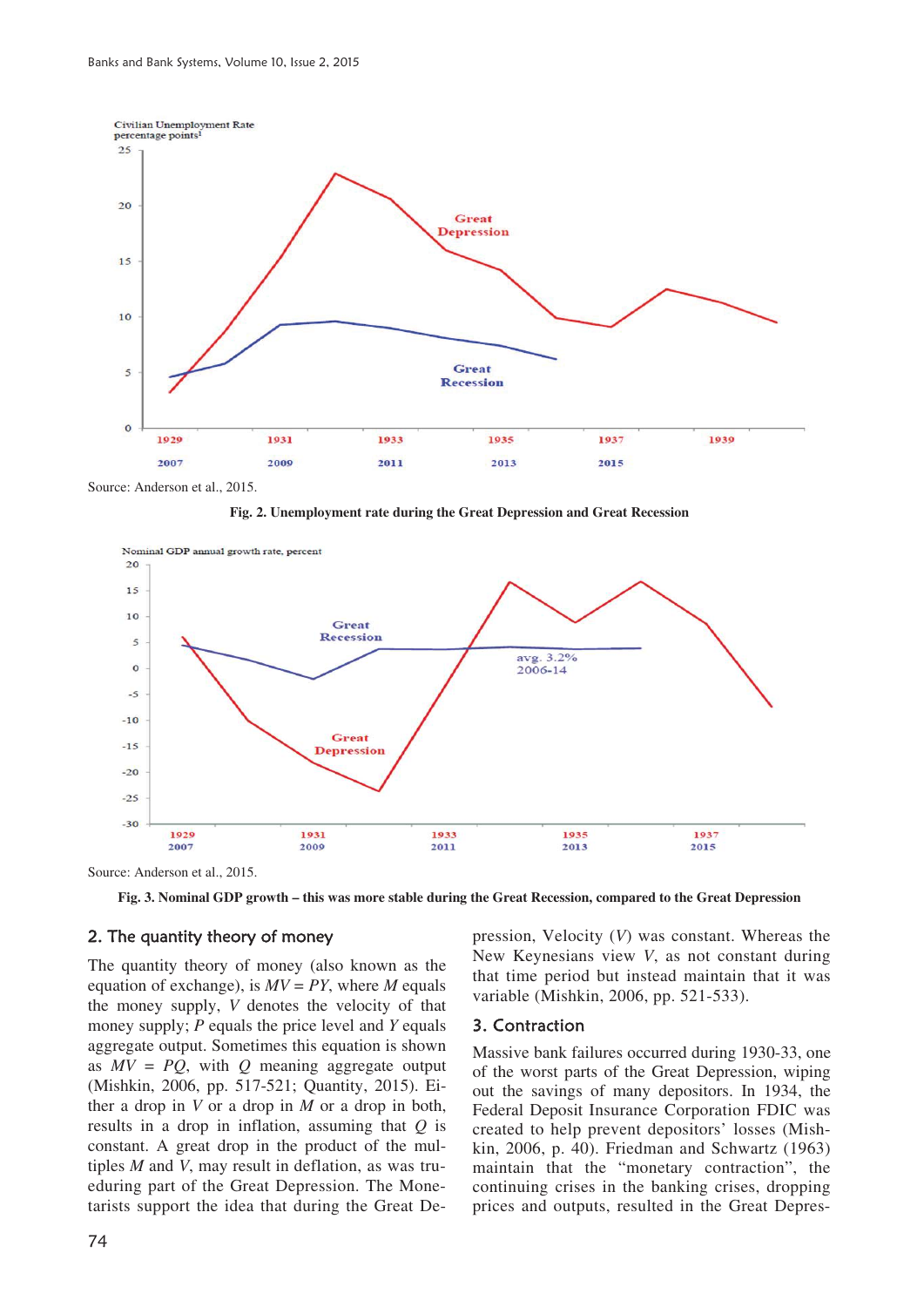sion. Fisher (1933) explains how the deflation of the early 1930s caused the real value of debt to be much higher, than it was nominally. More real aggregate debt may slow the economy. Cechetti (1989) states that deflation was a major factor as a cause of the Great Depression. This is one reason for the failure of banks at that time. Meltzer (1976, 2003) and Mishkin (2006) concur with this. Samuelson et al. (1960) found a relatively high unemployment rate, associated with U.S. deflation. Christiano et al. (2004) examined the data from the 1920s and 1930s and created a model that revealed that better monetary policy could have reduced the severity of the Great Depression. "This is consistent with the Friedman-Schwartz hypothesis" (Christiano et al., 2004). Similarly, Bernanke (1995) puts forth the idea that monetary factors played a causal role in the decline of prices, and output, during the Great Depression, which occurred in many countries. The two most common measures of the money supply, are described in Table 1.

## Table 1. Two most common measures of the money supply

| Measurement | Components of measurement                                                                                                                                 |  |
|-------------|-----------------------------------------------------------------------------------------------------------------------------------------------------------|--|
| М1          | The sum of currency, traveler's checks, and<br>checkable deposits-assets that can be used<br>directly in transactions. M1 is also called narrow<br>money. |  |
| M2          | M1 plus money market and savings deposits, and<br>time deposits.<br>M <sub>2</sub> is called broad money.                                                 |  |

Source: Blanchard et al., 2013, p. G-5.

Bernanke (1995) provides the *M*1 data for Table 2. An examination of Table 2 shows that the magnitude of the *M*1 money supply decreased from 26.434 million in 1929 to 19.759 million in 1933. Then in 1934, there is the amount of 22.774 million, when the *M*1 money supply increases. Furthermore, it is important to remember that *M*1 makes up only part of the *M*2 measure of the money supply.

Table 2. Money supply (*M*1) for selected years

| M1 (in millions of dollars) |  |  |
|-----------------------------|--|--|
| 26.434                      |  |  |
| 24.922                      |  |  |
| 21.894                      |  |  |
| 20.341                      |  |  |
| 19.759                      |  |  |
| 22.774                      |  |  |
| 27.032                      |  |  |
| 30.852                      |  |  |
|                             |  |  |

The high real interest rates of the 1929-1933 period caused an adverse reaction to both the unemployment rate and the output growth rate. Blanchard et al. (2013) presented the data, in Table 3. Both Eichengreen and Temin (1992) and Mishkin (1981, p. 25a, 25b) agree that regardless of the various debates concerning monetary policy during the years of the Great Depression, one of the most salient points is that real interest rates were high during the hardest years. Chen and Gentle (2011) examine the effect of real interest rates on the economy of the United States from the time period 1939-2007. Clearly the movement of real interest had effects on the American unemployment rate throughout that time.

| Year | Unemployment rate (%) | Output growth rate (%) | One year nominal<br>interest rate $(\% )$ | Inflation rate $(\%)$ | One year real interest<br>rate $(\% )$ |
|------|-----------------------|------------------------|-------------------------------------------|-----------------------|----------------------------------------|
| 1929 | 3.2                   | $-9.8$                 | 5.3                                       | 0.0                   | 5.3                                    |
| 1930 | 8.7                   | $-7.6$                 | 4.4                                       | $-2.5$                | 6.9                                    |
| 1931 | 15.9                  | $-14.7$                | 3.1                                       | $-9.2$                | 12.3                                   |
| 1932 | 23.6                  | $-1.8$                 | 4.0                                       | $-10.8$               | 14.8                                   |
| 1933 | 24.9                  | 9.1                    | 2.6                                       | $-5.2$                | 7.8                                    |

Table 3. Unemployment rate, output growth rate, real interest rate

Source: Blanchard and Johnson, 2013, (p. 296).

Bernanke (1995, p. 10) provides evidence that the *M*1 measurement of the money supply reached a relatively low point during 1933, which is also the year in which the USA experienced a high unemployment rate, with Gordon supplying one of the highest estimates, at 25.2% (Gordon, 2009, p. A-2). An increase in the money supply was pursued after 1933 (Blanchard et al, 2013, Bernanke, 1995, p. 10). However, as Velde (2009) points out, an erroneous concern about inflation took hold and the money supply growth was cut and income taxes increased. Furthermore, in 1937 the monetary policy, notably, pursued an increase in the reserve requirement for banks. Finally, Social Security began collecting taxes in around this time. In summary, several government decisions caused a slow down in the economy (Velde, 2009). Unlike many economists, Temin (1976; 1989) theorizes that policy concerning the Fed and the money supply played a minor role in causing the Great Depression. Instead he supports a view that there was a drop in autonomous spending. Other economists believe a decrease in the money supply during the early 1930s, was a factor in the Great Depression's impact on output and employment. Gordon and Wilcox (1978) conclude that paying attention only to monetary factors as the cause of the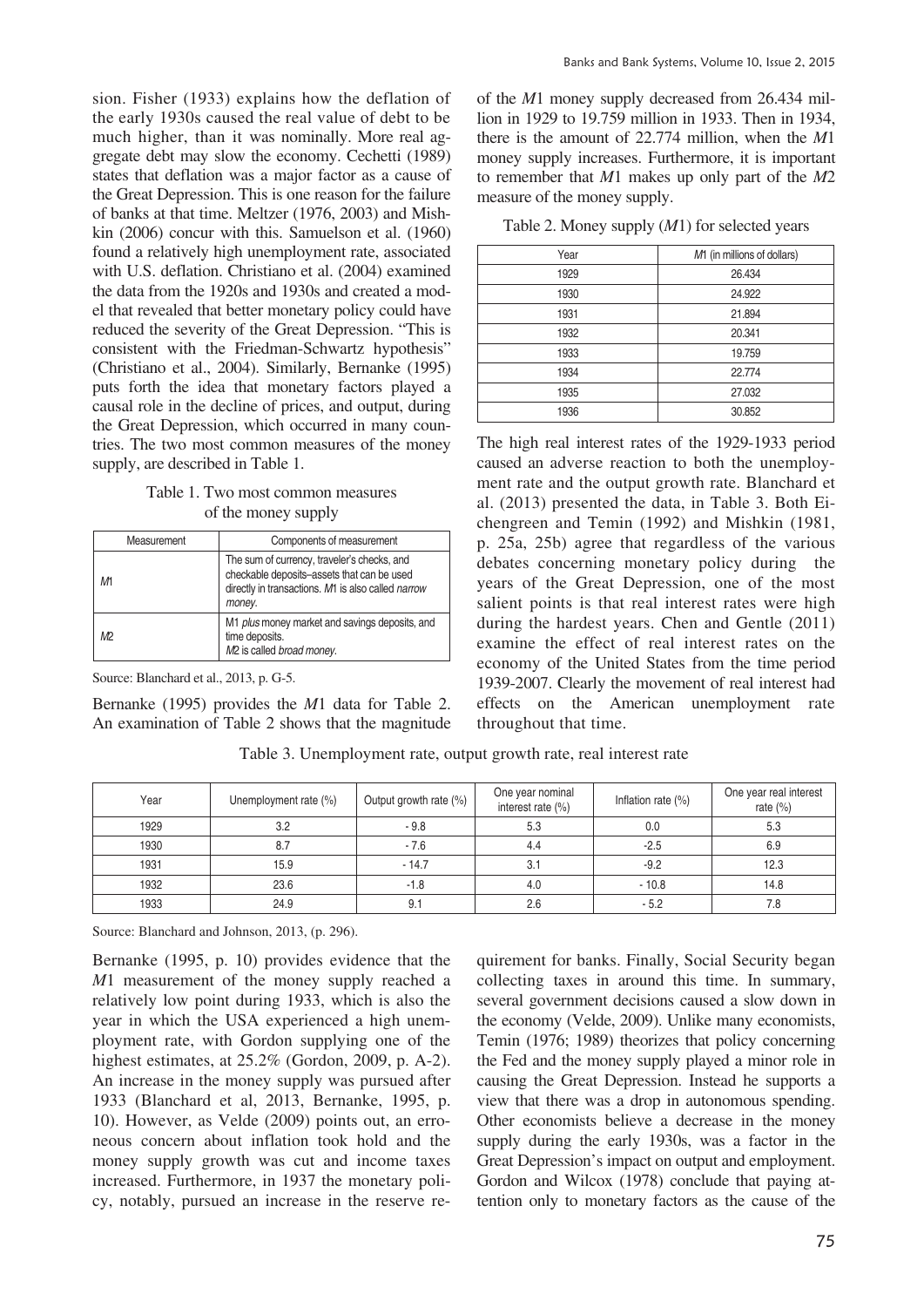Great Depression, is inadequate; they also maintain that ignoring monetary factors is a mistake. There were other factors which contributed to the descent into the Great Depression (Gordon and Wilcox, 1978). Continuing research could re-verify the importance of the money supply, the velocity of money, and other factors in the causation of the Great Depression. Some factors may be more significant than others. Yet all factors are important in learning lessons for policy

makers to avoid severe economic downturns. Figure 4 is of the broad money supply, most often thought of as *M*2. The graph compares the Great Depression time with the Great Recession period (Broad, 2015). Figure 4 has a trend that only very loosely agrees with Table 1. That is, there was a contraction of the money supply the worse part of the Great Depression. Yet the trend is not an exact match, since Table 1 data is based on *M*1, instead of *M*2.



**Fig. 4. Broad money supply** *M***2: Great Depression vs. Great Recession** 

Above in Figure 4 is a graph of the money supply category *M*2 the more popular measurement. We can see that the money supply hit a low point in magnitude in 1933.

**3.1. Gold standard and gold exchange.** Many economists view the gold standard that was present in the early 1930s as being a factor that hampered economic growth and had adverse effects on the unemployment rate. It is clear the mainstream schools of economics (New Keynesian/ Monetarist/New Classical) agree that what they call the gold standard, was a factor in slowing the economy down in the early part of the Great Depression. Eichengreen et al. (1985) found that those countries which got off the gold standard first, benefited the most in terms of not experiencing deflation. Bernanke et al. (1991) state that the gold standard caused deflation and relief came as countries abandoned the gold standard during the 1930s. Bernanke et al. (1991) did a study of twenty-four, mostly industrialized countries, and concluded that those countries which left the gold standard fared better in terms of economic recovery, than those countries which remained on it.

An economic crisis having different effects in different countries is not unheard of. For instance the Great Recession was more severe in some parts of the world than others. Bangladesh was less affected than either Vietnam or Spain. Different countries have different economic structures and the way they are tied into the USA economy may also be different. For instance, Bangladesh was not too vulnerable to the toxic assets, that arose during the Great Recession, in the USA (Ali et al., 2011; Ali et al., 2015; Parejo, 2012). Looking at a country similar to the USA in some ways, we may examine the United Kingdom. C. Jones and Masters (2011) maintain that according to research conducted by the UK Financial Services Authority, the Central Bank, the Bank of England should have the power to limit mortgages, mandate tougher liquidity rules and put a cap on banks' leverage in order to help prevent financial crises in the future (Shin, 2009; Northern Rock, 2012a, 2012b). The USA also has many ties to Canada. But Canada did not suffer as much during the years of the Great Recession, in the USA. The Canadian government, including the Bank of Canada, has not been so free in granting credit and encouraging debt, as has been the case with some other countries. For example there is no deduction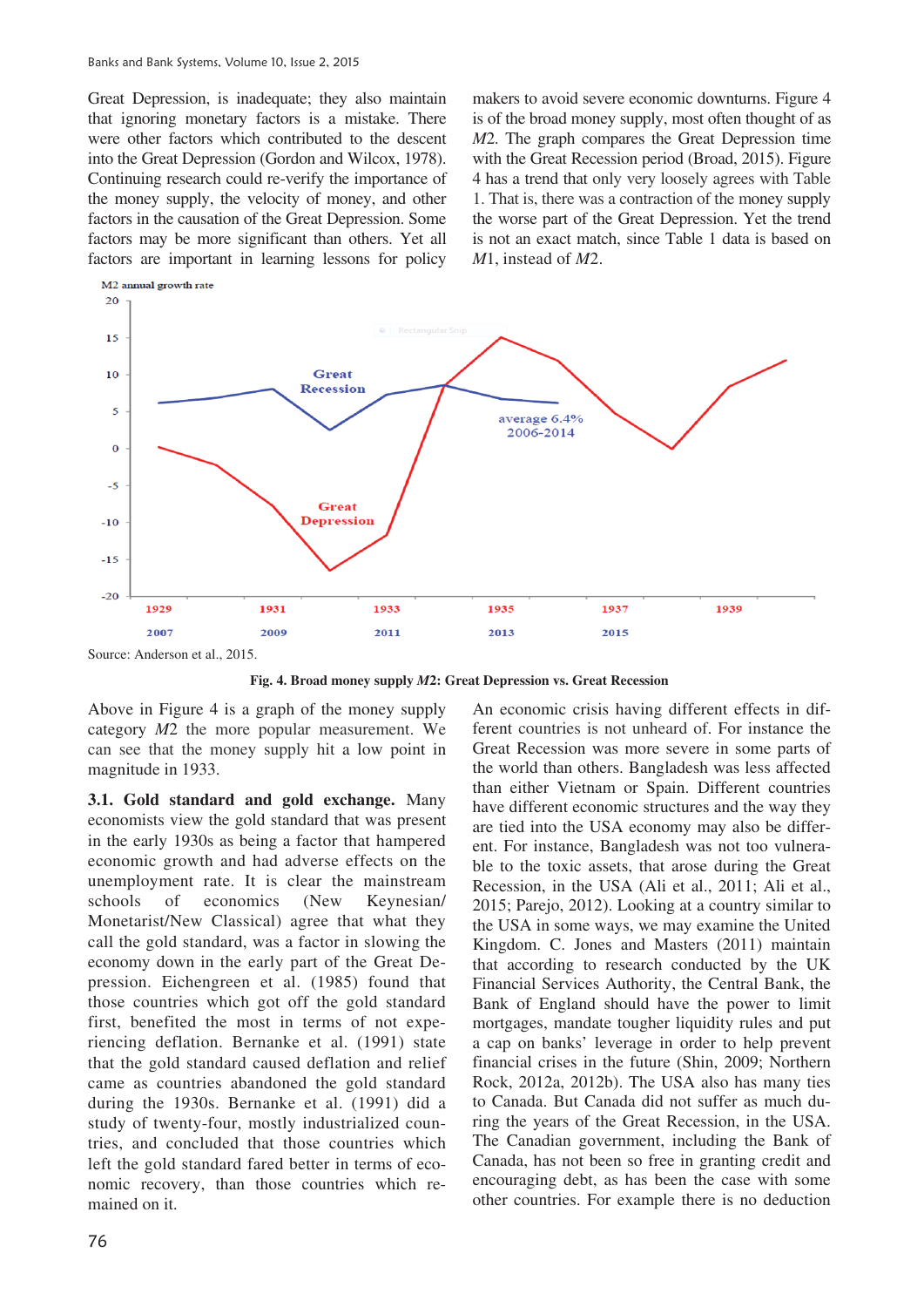for mortgage interest in Canada; whereas there is such a deduction in the USA. Canadian banks have more recourse to collect on a housing mortgage, compared to the USA. However, Canada may have a less stable housing market, than it had during the Great Recession years in the USA (Kiff, 2009; Hargety, 2010; Matthews, 2014; Mattich, 2014).

Due to the Equation of Exchange, if one or more of the estimated measurements are different, all variables are impacted. Importantly, the Phillips Curve analysis in Chen et al. (2010, 2011) and Gentle et al. (2005, 2008, 2013) employs the familiar  $MV = PO$  and is considered, in light of the mainstream schools (Quantity, 2015). It may need to be reiterated that New-Keynesian Greg Mankiw (1991) states that New Keynesians do use the quantity theory of money. The use of that by Mainstream schools is common (New Palgrave, 1989; Quantity, 2015). In Gentle and Thornton (2014), Austrian economist, Mark Thornton, provides the Hayekian Triangle analysis and implies the Austrian Equation of Exchange, which is quite different from Phillips Curve analysis and its conventional, Mainstream Equation of Exchange. To avoid confusion, only the Mainstream approach forms the basis for the graphs, tables and the Mainstream view of *MV*  $= PQ$ , in this paper, as explained by Quantity (2015) (See Appendix 1, of this article, for a more detailed explanation of the Austrian School of economic thought on these and related issues.)

## 4. Velocity

Discussing velocity is also a key factor in discussing the effect of the product of the left hand side of the quantity theory of money. Mishkin (2006, pp. 517-521) states that even in the short run, there is fluctuation of velocity. In times of recessions and especially during the Great Depression, velocity decreases. As volume of total commerce increases, the velocity increases and as total commerce decreases, so does velocity. (Higgins, 1978; Mishkin, 2006, pp. 520-521). In Figures 5 and 6, the velocity of money is examined over time, with the corresponding measurements of risk. The time period where in the Great Depression era when monetary velocity most greatly fell is in the early part of the 1930s. Bartlett (2008) points out that velocity was understood by Keynes, to be volatile and even diminished during the Great Depression, though that was not the only problem. As we can see, there is a drop in velocity during the hardest times of the Great Depression. If we couple that knowledge from what we have verified about the fall in the money supply during the same time, we can see the product of both a decrease in *M* multiplied by a decrease in V, will cause a catastrophe for the United States economy, during the Great Depression. Higgins (1978) points out that even amongst the Mainstream Schools of Economic Thought, there has sometimes

been disagreement as to the exact nature of how the concept of velocity should be examined. Anderson et al. (2015, p. 6) state they have used a common framework to illustrate both differences and similarities between the Great Depression and the Great Recession, as highlighted in Tables 5 and 6. When there is a financial crisis, there will be on increase in *risk premia*, increases and decreases in business and consumer confidence are somewhat related to risk premia. This is measured by the spread between the yields on Baarated corporate bonds and 10-year Treasuries (Table 5). This *risk premia* peaked in 1932 for the Great Depression and 2009 for the Great Recession, respectively (Anderson et al., 2015). The empirical results suggest an important explanatory role of this *risk premia,* for the understanding the behavior of velocity before and after these crises (Anderson et al., 2015). During the Great Depression, velocity relatively quickly regained its earlier level, once stabilization of the banking system occured. However, in the case of the Great Recession, this has not happened, even with implementation of banking reform (Anderson et al., 2015). So it is somewhat difficult to judge the overall impacts of banking reform on velocity (Anderson et al., 2015).

In Figure 6, Anderson et al. (2015), show the actual path of *M*2 velocity and what was anticipated due to the Dodd-Frank Act's counterfactual path of how credit provision was to be given by the formal banking sector, rather than the shadow banking system (Duca, 2014). Bordo and Jonung (1987, 1991, 2004) and Bordo, Erceg and Evans (1990) maintain that significant changes in financial institutions, including the regulation of those institutions will affect the demand for money *M*2, that is the velocity, *V*2. So that means both changes in *risk premia* and financial reform affect velocity, though it is hard to be accurate in separating out the impacts that these factors have on velocity, *V*2 (Anderson et al., 2015). The highly detailed paper written by Anderson et al. (2015) describes historical factors concerning both the broad money supply (*M*2) and its velocity (*V*2) over a period from the 1870s forward. Much of this is done by reviewing other's work. The model he uses for velocity *V*2, has data since 1929 (Anderson et al., 2015, p. 11). A key statement from that paper is that:

- i *V*2 is notably affected by *risk premia*, financial innovation, and major banking.
- Regulations: Findings suggest that *M*2 provides guidance during crises and their unwinding, and that the Fed faces the challenge of not only preventing.
- Excess reserves have to be prevented. Also as risk premia become normalized, velocity needs to be monitored, for any reason, including changes due to financial institutions reform. (Anderson et al., 2015, abstract).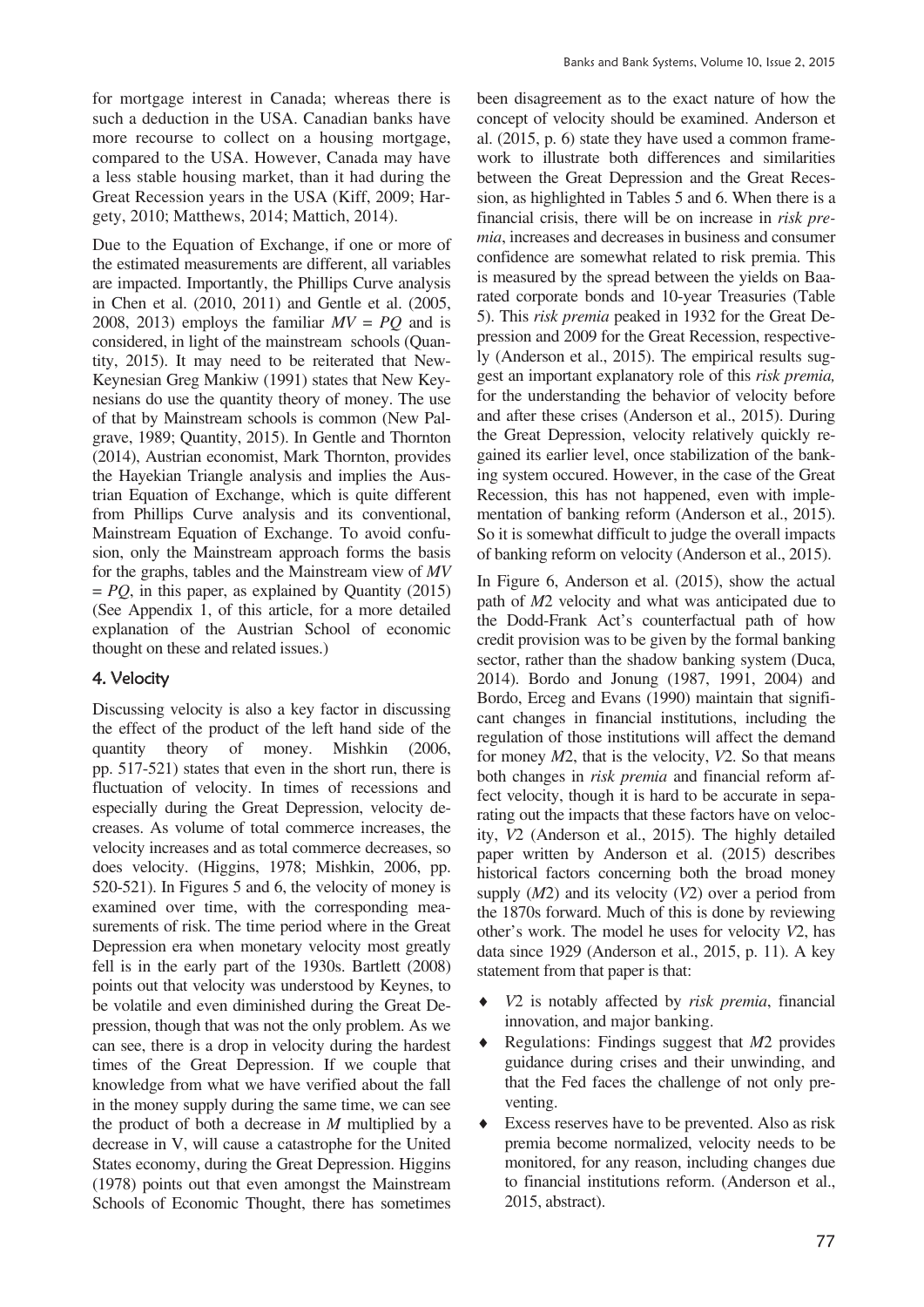Anderson et al. (2015) seeks to track *M*2 velocity both during financial crises and in more orderly times. The results of the (Anderson et al, 2015) study incorporate the "*interactions* among three variables". The first variable is the traditional opportunity cost of having *M*2. Secondly, there are "long-run decreases in the transactions costs through using *M*2 substitutes" and thirdly, there is "a measure of financial market participants' perceived risk" (Anderson et al, 2015, p. 39). It is maintained by Anderson et al. (2015, p. 39) that "models that accurately track *M*2 velocity are particularly valuable to policymaking not only duringfinancial crises, but also during the periods of re-covery that follow crises". When the economy is operating during a time after an economic crises, velocity increases as *risk premia* falls, from where they were during crises peaks. Both the Great Depression and Great Recession witnessed this phenomena. At the heights of those crises, velocity had decreased with a concomitant increase in *risk premia*. An important phenomenon is that after the most critical level of the Great Recession, the Dodd-Frank Act induced shifts into money from other assets by altering the structure of the U.S. banking and financial system. This had an only temporarily dampened velocity, from what ordinarily would happen, once the Great Recession Crises had abated (Anderson et al., 2015). The passage and implementation of the Dodd-Frank Act created some drag on what would have been a more strongly recovering velocity (*V*2).



Source: Bureau of Economic Analyses, Board of Governors of the Federal Reserve System, Friedman and Schwartz (1970), and authors' calculation. Anderson et al. (2015).



**Fig. 5. Financial market risk premium circa two financial crises (Baa – 10 year Treasury Bond Yield Spread)** 

Source: Friedman, Milton and Anna J. Schwartz (1970). *Monetary Statistics of the United States: Estimates*, *Sources*, *Methods.*  Columbia University Press for the NBER.

**Fig. 6. Velocity:** *M***2 velocity circa two financial crises (normalized to equal 1 in 1928 and 2003)** 

Two other graphs – Figures 7a and 7b take a look at the changes in *V*2 velocity in two time periods. In Figure 7a, we can see a drop in velocity, especially during the worst part of the Great Depression. There is also a temporary drop after World

War 2, as the economy adjusted to one of more consumer goods, compared to what was produced during the war. In Graph 7b, we see velocity dropping greatly, during the Great Recession, which reached its depths in 2009. The efforts to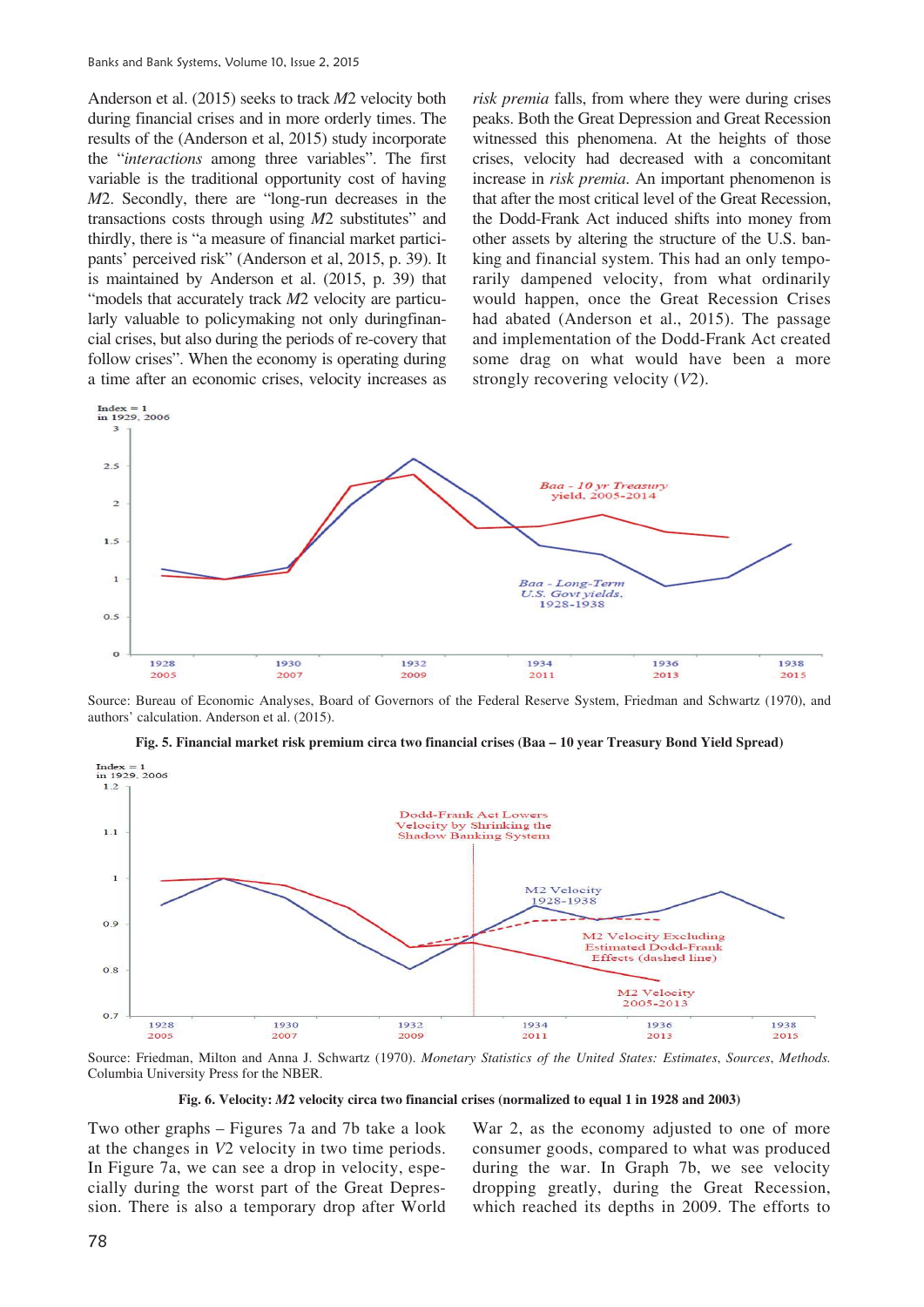increase the money supply by the U.S. Federal Reserve may be helpful. But with the velocity having decreased so much, the product of *M* and

*V* is not as great as it would have been, had *V* held a level closer to what it was, prior to the Great Recession.



Shaded areas indicate US recessions - 2015 research stlouisfed org

Source: Saint Louise Federal Reserve. Retrieved April 16, 2015.



**Fig. 7a. Velocity of USA money supply (January 1, 1920 to January 1, 1966)** 

Source: Federal Reserve Bank of St. Louis, Shaded areas indicate US recessions – 2015 research. stlouisfed. org.

**Fig. 7b. Velocity of USA money supply (January 1, 1920 to July 1, 1966), Source: Saint Louise Federal Reserve Retrieved April 16, 2015** 

## 5. Non-monetary theory factors

Christine Romer (1990) gives a good explanation of how the October, 1929 stock market crash figures in, as one of the causes of the Great Depression. That seminal event created uncertainty about future income. This in turn led consumers to forgo purchases of durable goods. Contemporary economi forecasters of that time, expressed their uncertainty about the economy. Consumer durables experienced a decline in consumption, starting in late 1929 (Romer, 1990). Additionally, the high magnitude of the Smoot-Hawley Tariff slowed trade, had negative effects on both the United States and other countries' economies (Bartlett, 2008).

The Smoot-Hawley Tariff affected over 20,000 goods with tariff rates for some items, at about fifty-nine percent, at the tariff's peak! (U.S. Census Bureau, 1975). In addition, Bordo et al. (2000) state that the National Industrial Recovery Act established the National Recovery Administration (NRA), in operation from part of 1933-1935, complicated the situation, due to prices and wages become much more sticky (NRA, 2015). These and other non-monetary factors should always be considered.

#### Summary and conclusion

Both in terms of the severity of the unemployment rate and the drop in GDP, the Great Depression was the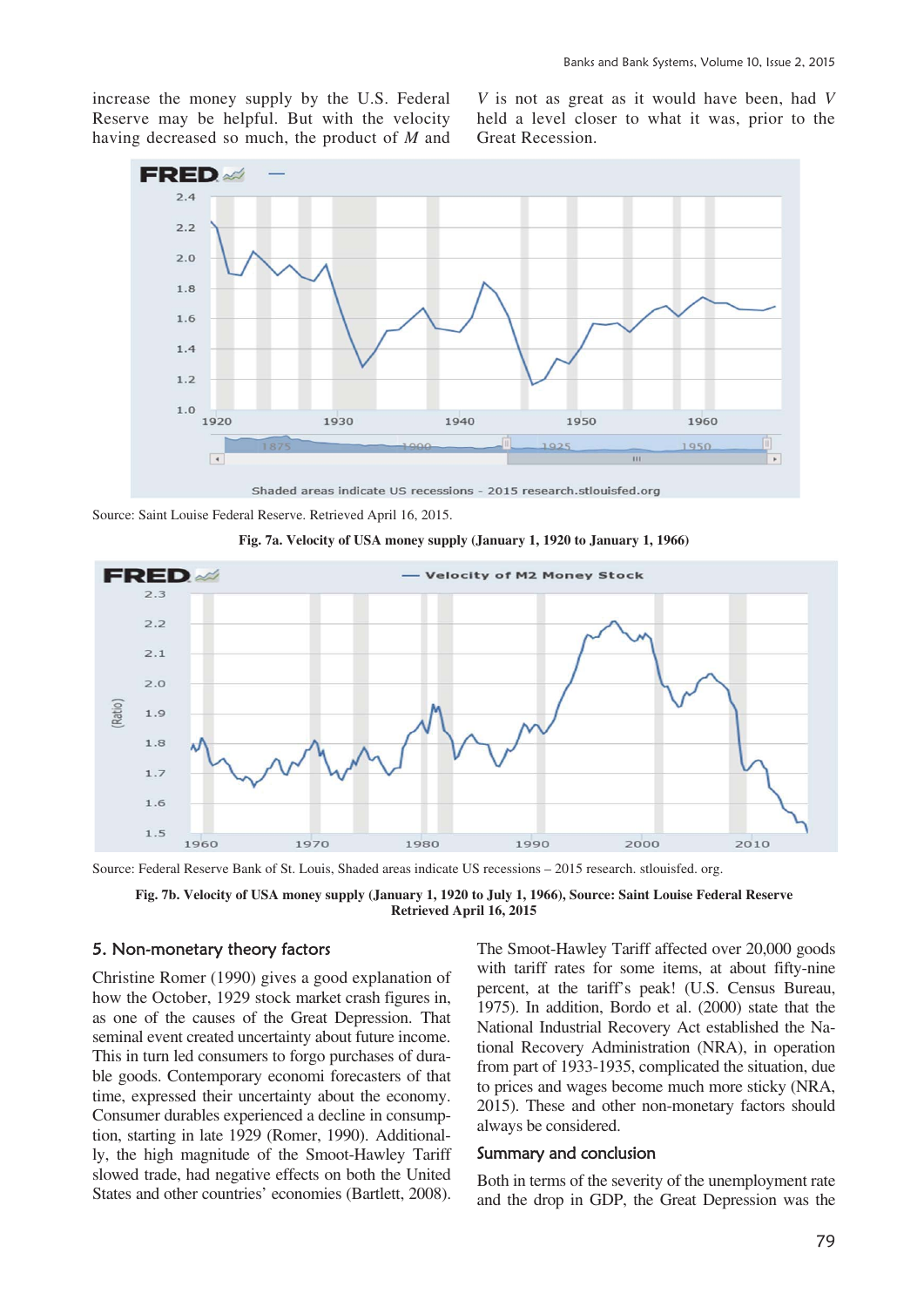worst economic event in the USA. Though the Great Recession, is the greatest economic downturn since the Great Depression (Parejo et al., 2012).

The left hand side of the equation for the quantity theory of money, has the multiple of two variables, *M* and *V*, and is equal to the right hand side of the equation, with the price level  $(P)$ , as it interacts with output (*Q*). From our research, we conclude that both the money supply (*M*) and the velocity of money (*V*) are important in describing the most famous economic downturn in American history. The point is there was a drop in both the money supply and velocity (Mishkin, 2006). Furthermore the drop in velocity (*V*) during the deepest part of the Great Recession is reminiscent of the drop in velocity during the worst part of the Great Depression. The large injections through quantitative easing, may have helped the money supply (*M*), as a partial remedy for the downturn of the Great Recession but velocity (*V*) has greatly decreased, with the advent of the Great Recession. Just expanding the money supply, will not get the United States to a completely recovered position, as it was in most of the 1990s. Focusing on the Great Depression time period, the way to economic stability has many important elements, one of which is proper monetary policy but proper fiscal policy and other policies are also important. Sticky wages were worsened by the National Recovery Administration (NRA) and there was a slowing of trade brought on upon by the Smoot-Hawley Tariff's large tariffs. Only considering one factor and disregarding others, is to ignore the chance to understand all the valuable lessons of the Great Depression. For those of you who may be puzzled at the variance between Mainstream Schools (New Keynesian/Monetarist/New Classical) and the Austrian School of economics, we have provided an appendix on the basics of how terms such as money supply, the equation of exchange and the particulars of having a gold exchange standard, are just the starters of the differences for the schools of thought. These differences and other differences account for how the Mainstream Schools versus the Austrian School in describing the Great Depression as historical event. We agree that New Keynesianism, Monetarism and New Classicism are very different schools. But they have more in common with each other than any of them have with the Austrian School of economics. Studying many schools of economic thought has to improve the outlook of economists. Learning from each school of economic thought makes our work as economists, more enjoyable. Further studies need to be conducted, especially on *risk premia* and how to determine that. Anderson et al. (2015) are on the forefront of such issues. The United States has been our prime focus in this article. Comparative economic studies involving different countries help increase our understanding of economic phenomena.

#### References

- 1. Ali, Muhammad M. Anisul M. Islam, Victoria J. Wise (2011). The Great Recession of 2008: Impact on the Bangladeshi Economy and International Business Implications, *Thunderbird International Business Review*, February 17.
- 2. Ali, Muhammad M., Anisul M. Islam, Chu V. Nguyen and Joe Glenn Smith (2015). Aftermath of the U.S. Subprime Mortgage Crises of 2007-09: A Comparison among USA, Bangladesh and Vietnam, *World Review of Business Research*, 5 (1), January, pp. 39-57.
- 3. American Heritage Dictionary, "kernel", New York: Houghton Mifflin Co, August, 1994.
- 4. Anderson, Richard G., Michael Bordo and John Duca (2015). Money and Velocity During Financial Crises: From the Great Depression to the Great Recession, *Federal Reserve Bank of Dallas Research Department,* Working paper 1503, pp. 1-59.
- 5. Austrian Money Supply (2015). "Money Supply", available at: http://wiki.mises.org/wiki/Money\_supply, April 12.
- 6. Austrian Theory of Money (2015). "Austrian Theory of Money", available at: http://library.mises.org/library /austrian-theory-money-0 April 12.
- 7. Bartlett, Bruce (2008). What Would Keynes Do? *Forbes*, December 5 http://www.forbes.com/2008 /12/04/depression-deflation-velocity-oped-cx\_bb\_1205bartlett.html.
- 8. Bernanke, Ben and Harold James (1991). The Gold Standard, Deflation, and Financial Crises in the Great Depression: An International Comparison, Chapter in NBER book *Financial Markets and Financial Crises*, Glenn Hubbard, editor Conference held March 22-24, 1990; Cambridge, Massachusetts: National Bureau of Economic Analysis, pp. 33-68.
- 9. Bernanke, Ben S. (1995). The Macroeconomics of the Great Depression: A Comparative Approach, *Journal of Money*, *Credit and Banking*, 27 (1), February, pp. 1-28.
- 10. Blanchard, Olivier and David R. Johnson, (2013). *Macroeconomics*, New York: Pearson Education.
- 11. Bordo, Michael D. and Lars Jonung (1987). *The Long-Run Behaviour of Velocity. The International Evidence*, Cambridge University Press.
- 12. Bordo, Michael D., Christopher J. Erceg, Charles C. Evans (1990). Money, Sticky Wages, and the Great Depression, *American Economic Review*, 90 (5), pp. 1447-1463.
- 13. Bordo, Michael D. and Lars Jonung (1991). The Long-Run Behaviour of Velocity. The Institutional Approach Revisited, *Journal of Policy Modeling*, 12, pp. 165-97.
- 14. Bordo, Michael D. and Lars Jonung (2004). *Demand for Money: An Analysis of the Long-Run Behavior of the Velocity of Circulation*, Transactions Press, New Brunswick, N.J.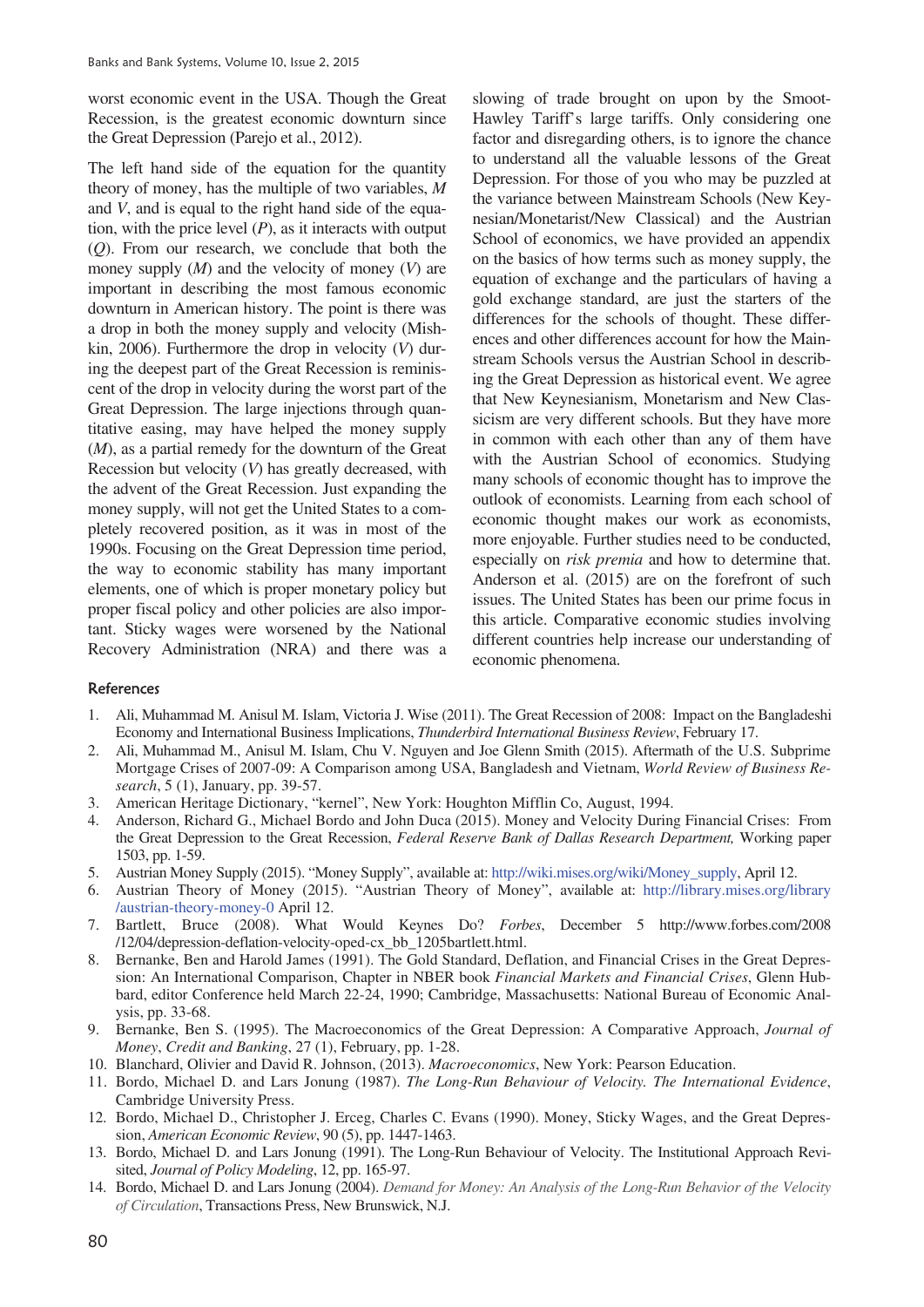- 15. Broad (2015). "Money Supply", available at: http://en.wikipedia.org/wiki/Money\_supply, May19.
- 16. Cechetti, Stephen G. (1989). Prices during the Great Depression: Was the Deflation of 1930-32 really unanticipated? Working Paper Number 3174 (Cambridge, Massachusetts: National Bureau of Economic Research), pp. 1-28.
- 17. Chen, Tao, Paul F. Gentle and Kamal P. Upadhyaya (2010). The Inflation-Unemployment Trade-off: Significance of the Interest Rate, *Banks and Banking Systems*, 5, 1, March, pp. 87-91.
- 18. Chen, Tao and Paul F. Gentle (2011). The Inflation-Unemployment Trade-off and the Significance of the Interest Rate: Some Evidence from United States Data from 1939 through 2007, *Economia Internazionale*, 54 (2), May, pp. 153-171.
- 19. Christiano, Lawrence J., Robert Motto and Massimo Rostagno (2004). The Great Depression and the Friedman-Schwartz Hypothesis, NBER 10255, Cambridge, Massachusetts: National Bureau of Economic Research paper.
- 20. Duca, John V. (2014). What Drives the Shadow Banking System in the Long- and Short-Runs? Federal Reserve Bank of Dallas Working Paper No. 1401.
- 21. Eichengreen, Barry and Jeffrey Sachs (1985). Exchange Rates and Economic Recovery in the 1930s, *The Journal of Economic History*, Vol. 45, No. 4, December, pp. 925-946.
- 22. Eichengreen, Barry and Peter Temin (1992). Golden Fetters: The Gold Standard and the Great Depression 1919- 1939, Oxford, U.K.: Oxford University Press.
- 23. Friedman, Milton and Anna J. Schwartz (1970). Monetary Statistics of the United States: Estimates, Sources, Methods. Columbia University Press for the NBER.
- 24. Fisher, Irving (1933). The Debt-Deflation Theory of Great Depressions, *Econometrica*, 1 (4), pp. 337-357.
- 25. Friedman, Milton and Schwartz, Anna (1963). *A Monetary History of the United States, 1867-1960,* Princeton, New Jersey: Princeton University Press.
- 26. Garrison, Roger (1989). The Austrain Theory of the Business Cycles in Light of Modern Macroeconomics, *Review of Austrian Economics*, 3, pp. 3-29.
- 27. Garrision, Roger (2005). "The Austrian School", in Brian Snowdon and Howard R. Vane, *Modern Macroeconomics: Its Origins*, *Development and Current State*. Aldershot, England: Edward Elgar.
- 28. Gentle, Paul F., Krishna Paudel and Kamal Upadhyaya (2005). Real Wages, Real Interest and the Phillips Curve, *Applied Economics*, 37, February, pp. 397-402.
- 29. Gentle, Paul F., Krishna Paudel and Kamal Upadhyaya (2008). Real Wages, Real Interest Rates and the Phillips Curve: Evidence from Canadian Data, *Economia Internazionale*, Vol. LX, 3, August, pp. 319-332.
- 30. Gentle, Paul F. and Tao Chen (2013). Wages in the Temporary Inflation-Unemployment Trade-off: Some Evidence from Canadian data from 1935 through 2010, *Banks and Banking Systems*, 9, 2, June, pp. 61-71.
- 31. Gentle, P.F. and Mark Thornton (2014). Issues concerning Hayekian Triangles & Phillips Curves, with Real Wage and Real Interest variables, *Banks and Bank Systems*, 9, 2, June, 2014, pp. 6-16.
- 32. Gold Exchange Standard (2015). Available at: http://wiki.mises.org/wiki/Gold\_exchange\_standard, May 26.
- 33. Gold Standard (2015). Available at: http://wiki.mises.org/wiki/Gold\_standard, May 26.
- 34. Gordon, Robert J. and James A. Wilcox (1978). Monetarist Interpretations of the Great Depression: An evaluation and Critique, NBER Working Paper Number 300 and Reprint Number r0213, Cambridge, Massachusetts.
- 35. Gordon, Robert J. (2009). *Macroeconomics*, Eleventh edition, Hong Kong, China: Pearson Education Asia.
- 36. Higgins, Byron (1978). Velocity: Moneys' Second Dimension, *Economic Review Federal Reserve Bank of Kansas City*, June, pp.15-31.
- 37. Kiff, John (2009). Canadian Residential Mortgage Markets: Boring but effective, *IMF Working Paper*, *Monetary and Capital Markets,* June 1.
- 38. Koenig, Evan F., Robert Leeson and George A. Kahn, eds. (2012). *The Taylor Rule and the Transformation of Monetary Policy*, Stanford, CA: Hoover Inst. Press.
- 39. Mankiw, N. Gregory (1991). The Reincarnation of Keynesian Economics, Harvard Institute of Economics, *Economic Research Working Papers*, 1572, Harvard Institute of Economic Research.
- 40. Matthews, Christopher (2014). Canada has its own Housing Bubble and it's about to burst, Time, January 17. Available at: http://business.tom.com/2014/01/17/canada-has-its-own-housing-bubble-and-its-about-to-burst/.
- 41. Mattich, Alen (2014). Is the Canadian Miracle a Postponed reckoning, *Wall Street Journal*. Available at: http://blogs.wsj.com/moneybeat/2014/01/14/canadas-skidding/.
- 42. Meltzer, Alan (1976). Monetary and Other Explanations for the start of the Great Depression, *Journal of Monetary Economics*, 2, pp. 455-472.
- 43. Meltzer, Alan H. (2003). *A History of the Federal Reserve*, Chicago: University of Chicago Press, Vol. 1, 1913-1951.
- 44. Mishkin, Frederic S. (1981). The Real Interest Rate: An Empirical Investigation, National Bureau of Economic Research, Working Paper No. 622 (Also Reprint No. r0243), p. 68.
- 45. Mishkin, Frederic S. (2006). *The Economics of Money*, *Banking*, *and Financial Markets*, New York: Pearson Education.
- 46. New Palgrave (1989). *The New Pelgrave: A Dictionary of Economics*, New York: MacMillan Press, Ltd.
- 47. Northern Rock (2012a). Northern Rock, available at: http://en.wikipedia.org/wiki/Northern \_Rock, March 11. 2012.
- 48. Northern Rock (2012b). Northern Rock Asset Management, available at: http://en.wikipedia. org/wiki/Northern\_Rock (Asset Management) March 11, 2012.
- 49. NRA (2015). National Recovery Administration, available at: http://en.wikipedia.org/wiki/National \_Recovery\_Administration, March 5.